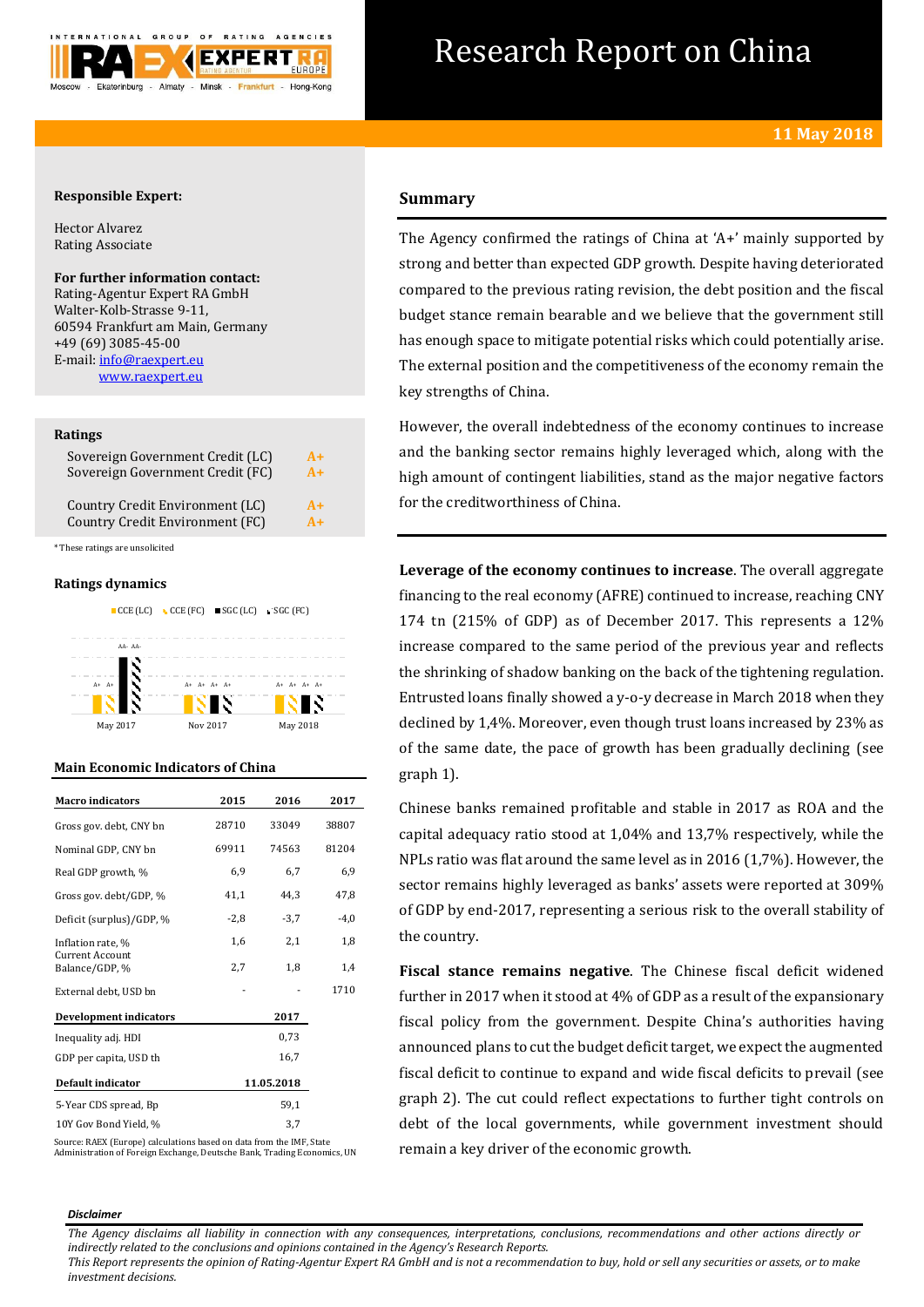

**Graph 1:** Credit to the economy



Source: RAEX-Europe calculations based on data from the PBC and IMF

**Graph 2:** Fiscal stance, % of GDP



Source: RAEX-Europe calculations based on data from the IMF





Source: RAEX-Europe calculations based on data from the IMF and the National Bureau of Statistics of China

We anticipate China to continue with a proactive fiscal policy going forward as the government has stepped up the approval of new investment projects and the issuance of bonds through local government financing vehicles (LGFVs) has also increased in order to finance them.

**Macroeconomic indicators remain positive**. The Chinese economy grew in 2017 at 6,8%, above the 6,5% forecast from the authorities. However, we still expect the growth to slow down in the upcoming years as a combined result of the reduction of the credit supply aimed at deleveraging the economy and the government's transition to have a more service-based economy. Another force which might drive GDP slowdown is China's determination to tackle the environmental issues. This still represents a key risk for the Chinese economic activity and therefore the government is arranging industrial clean-ups, which might ultimately fuel lower industry output, especially the in the metal industry.

Inflation dropped below 2% and as of end-2017 stood at 1,8%, however already in February 2018 accelerated up to 2,9% (y-o-y) driven by food, tobacco and alcohol prices. Unemployment dropped to 3,9% in 2017 from 4% from the year before.

**External position remains solid**. Imports and exports continued to grow by 14,8% and 18,2% of GDP respectively in 2017. As we anticipated in our previous report, imports grew at a faster pace than exports, which contributed to further shrink the trade and current account surpluses as of end-2017 (see graph 3). International reserves continued to increase and reached USD 3,24 tn by March 2018 on the back of a stronger currency which has provided additional certainty to investors. The net international investment position (NIIP) is still solid and stood at around USD 1,8 tn as of end-2017. Nevertheless, the figure of net errors and omissions, a proxy for unaccounted capital outflows, remains high and in 2017 reached USD 2,2 tn.

The effects of the U.S.-China trade dispute is still uncertain. However, the issue reached a different tone in April when the U.S. brought up tariffs on more than USD 45 bn of imports from China. Still, these figures are not a serious threat to the stability of these two large economics; however, the corporate sector's sales, investment and employment could be vastly hurt if the issue is not resolved.

**Government debt increased.** Mostly driven by government investments, mainly in large infrastructure projects, government debt increased in 2017 to 47,8% of GDP and 173% of budget revenues. This level of debt burden is bearable for the Chinese economy and remains lower than the average of its peers (see graph 4).

## *Disclaimer*

*The Agency disclaims all liability in connection with any consequences, interpretations, conclusions, recommendations and other actions directly or indirectly related to the conclusions and opinions contained in the Agency's Research Reports.*

*This Report represents the opinion of Rating-Agentur Expert RA GmbH and is not a recommendation to buy, hold or sell any securities or assets, or to make investment decisions.*